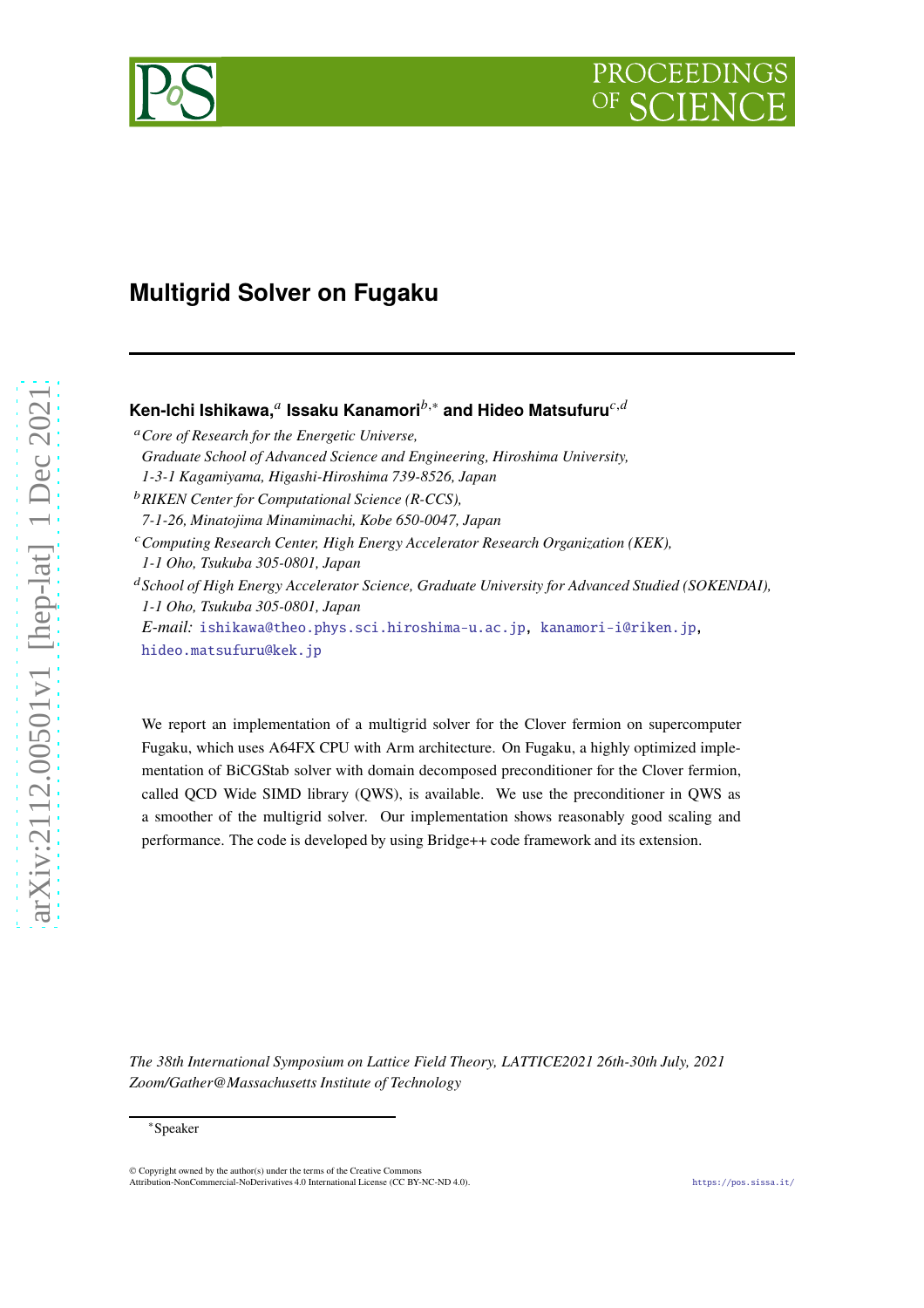#### **1. Introduction**

The most time-consuming part of typical lattice QCD simulations is linear solvers to solve Dirac equations by using iterative methods. As the quark mass becomes smaller, the number of iterations needed to solve the system increases and thus we need efficient preconditioners. The multigrid method is one of the most successful methods to accelerate the solvers for lattice QCD [\[1\]](#page-7-0).

In this article, we focus on the implementation of a multigrid solver for supercomputer Fugaku. Fugaku, the number 1 machine in the Top 500 list as of November 2021, adopts a new processor named A64FX with Armv8.2-A architecture with Fujitsu extension [\[2\]](#page-7-1). We usually need a specific tuning to each new architecture to achieve high performance. For lattice QCD application on Fugaku, we have developed a solver library for the Clover fermion, called QCD Wide SIMD (QWS) library [\[3](#page-7-2), [4](#page-7-3)], as a part of the co-design activities for the development of Fugaku [\[5\]](#page-7-4). Not only being a library with high performance, but QWS also provides us an example of an efficient data layout for lattice QCD simulation on Fugaku. QWS is a nested BiCGStab solver with a domain decomposed Schwartz Alternating Procedure (SAP) preconditioner. Its development has an aspect of a testbed for frequent neighboring communications and global reductions, and it indeed achieved an ideal weak scaling up to more than 140,000 nodes [\[3](#page-7-2)]. Although it also gives good performance in realistic situations such as  $O(100)$  nodes and almost physical light quark mass, adopting better algorithms may further reduce the elapsed time. Multigrid solvers are good candidates. The purpose of this work is to provide a tuned version of the multigrid solver for Fugaku making use of the QWS as a part of implementation.

It is desirable, however, to minimize the machine-specific codes to reduce the cost of the implementation as well as the maintenance. We successfully prepared a framework for multigrid solver using Bridge++ code set [\[6](#page-7-5)], where only machine-specific fermion operators and some basic linear algebra routines are needed. The multigrid solver contains several solvers: an outer solver, a smoother, and a coarse grid solver. The outer solver and the smoother work on the original fine grid lattice. We need to prepare fine and coarse operators tuned to Fugaku. Following the strategy of DD- $\alpha$ AMG [\[7](#page-7-6)], we adopt multiplicative SAP for smoother, for which we make use of the implementation in QWS. Although combining with QWS is mainly for a performance reason, our second purpose is to provide an example of using QWS from an application code. The source code of the multigrid solver will be publicly available as a part of Bridge++ 2.0 [\[8\]](#page-7-7).

In the next section, we provide the specification of Fugaku and introduce QWS. We explain the details of our implementation in Sec. [3.](#page-2-0) We then provide the benchmark result in Sec. [4](#page-4-0) before giving the summary and outlooks in Sec. [5.](#page-5-0)

#### **2. Supercomputer Fugaku and QWS**

The supercomputer Fugaku is installed at RIKEN Center for Computational Science in Kobe, Japan and has started shared service in March 2021. Its theoretical peak performance is 488 PFlops in double precision and 977 PFlops in single precision. Each node consists of one A64FX processor [\[2](#page-7-1)]. The processor has 48 cores that are grouped as 4 core memory groups (CMGs) for computation, and also has 2 or 4 assistant cores. The SIMD, called scalable vector extension (SVE), is 512-bit wide. The theoretical peak performance of one processor is 3,072 GFlops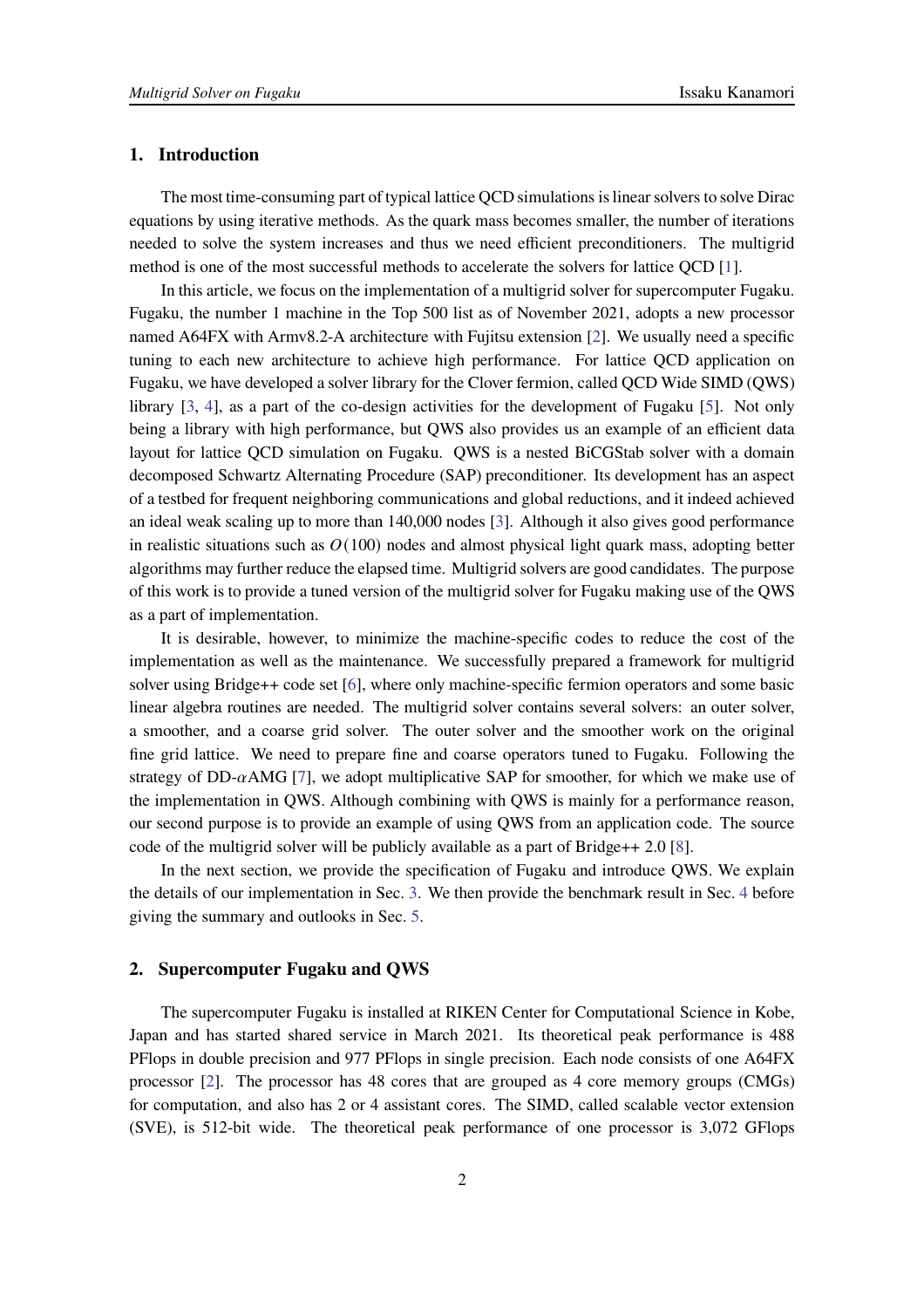in double precision at 2.0GHz operation, which is roughly the same as Intel Xeon Phi Knights Landing (KNL). Each processor has an on-chip 32 GiB HBM2 memory whose bandwidth is 1,024 GB/s, which roughly amounts twice the KNL case. The network is Tofu Interconnect D. Its injection bandwidth is 40.2 GB/s per node.

The development of Fugaku adopted the co-design approach [\[5](#page-7-4)], where the hardware developer and software developer works cooperatively. Lattice QCD is one of their 9 applications targeted in the co-design. The QCD Wide SIMD (QWS) library (QWS) [\[3,](#page-7-2) [4](#page-7-3)] is one the outcomes. It implements a nested BiCGstab solver with domain decomposed preconditioner for the Clover fermion and the inner solver achieved 102 PFlops in single precision using 147,456 nodes, which is 10.2% of the theoretical peak performance in the boost mode with 2.2GHz.

The inner solver in QWS is a single precision BiCGStab solver for the preconditioned operator  $AM<sub>SAP</sub>$ . Here, A is the Clover Dirac operator  $D<sub>Clover</sub>$  with the Clover term preconditioned,

$$
A = C^{-1}D_{\text{Clover}} = 1 + \kappa C^{-1}H, \qquad C = 1 + \frac{i}{2}\kappa c_{\text{SW}}\sigma_{\mu\nu}F_{\mu\nu}
$$
 (1)

with hopping parameter  $\kappa$ , the Clover term coefficient  $c_{SW}$ , and the hopping term H.  $M_{SAP}$  is a domain decomposed multiplicative SAP preconditioner for A. It uses 2 domains in each MPI process and a Jacobi iteration with a fixed number of iterations applied alternatively to each domain. A single precision solution of  $Ax = b$  is constructed as  $x = M_{SAP}y$  with y obtained by solving  $(AM<sub>SAP</sub>)y = b$ . Combining with the Richardson-iteration, we obtain the solution of  $Ax = b$  in double precision. To obtain the solution to the full operator  $D_{\text{Clover}}$ , the source vector b should be preconditioned with the Clover term by multiplying  $C^{-1}$ . In this way we can solve the full system  $D_{\text{Cover}}x = b$  by using QWS. We can also use QWS to solve the SAP preconditioned system  $AM_{\text{SAP}}x = b$ . It also provides a routine for applying  $M_{\text{SAP}}$ . It is the user's responsibility to calculate C and  $C^{-1}$  from the gauge field and to set the value of  $C^{-1}$ .

To minimize the communication latency, QWS uses a low level API called uTofu for Remote Direct Memory Access (RDMA) together with a double buffering algorithm. An important restriction is that due to the SIMD vector usage, the local lattice in the x-direction must be a multiple of 32 to make fully use of QWS. We describe the details of the SIMD vector usage in the next section.

#### <span id="page-2-0"></span>**3. Implementation Details**

We employ two-level multigrid process for simplicity. We use single precision for the multigrid preconditioner. The general structure of our implementation which does not use QWS is found in [\[6\]](#page-7-5).

The multigrid process contains the following four ingredients besides the setup process:

- Restriction from the fine grid lattice to the coarse grid lattice
- Coarse grid solver
- Prolongation from the coarse grid to the fine grid lattice
- Smoother (fine grid solver)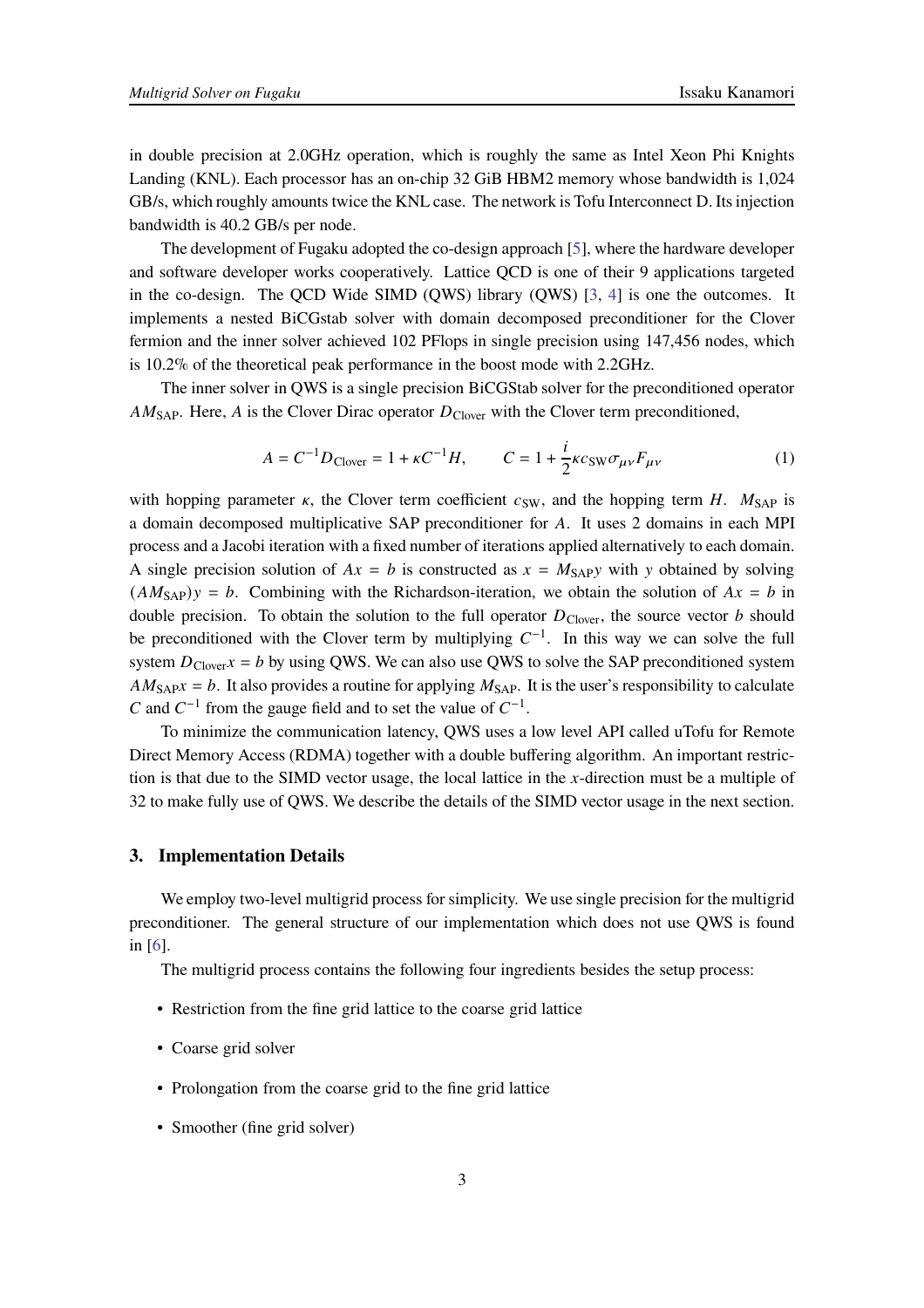The restriction and prolongation are domain decomposed algebraic processes with null space vectors. We denote the number of null space vectors as  $N_{\text{vec}}$ . We adopt a BiCGStab solver for the coarse grid solver. We use a post smoother after the prolongation and apply several (fixed numbers of) steps of multiplicative SAP. For this, we call  $M_{SAP}$  of QWS from Bridge++. Since the Dirac operator in QWS is preconditioned with the Clover term, we need to apply  $C^{-1}$  before applying  $M<sub>SAP</sub>$ , which is also available in QWS. The outer solver is Flexible BiCGStab. Before starting solving, we need the setup process to generate  $N_{\text{vec}}$  null space vectors. The very initial null space vectors are generated by applying  $M<sub>SAP</sub>$  on  $N<sub>vec</sub>$  random vectors and the initial coarse grid operator is generated by using them. We then adaptively apply the multigrid preconditioner to them 4 times. The coarse grid operator is also adaptively updated accordingly. The combination of the domain decomposed adaptive multigrid with SAP smoother is essentially the same as DD- $\alpha$ AMG [\[7](#page-7-6)], except for they did not use (flexible) BiCGStab but used (flexible/even-odd preconditioned) GMRes solvers.

Another difference from  $DD-\alpha$ AMG is that we use different domain sizes for the coarsegraining process and SAP smoother. The domain size for the restriction/prolongation is constrained by the SIMD vector usage as described below and we adopt  $8 \times 4 \times 4 \times 4$  lattice points, which divides each local lattice on one MPI process into  $O(10)-O(100)$  domains. For SAP, as we use  $M<sub>SAP</sub>$  in QWS, we have only 2 domains in each local lattice.

The architecture-specific implementation appears in the usage of SIMD vector most apparently. During the development of QWS, it turned out that packing the real part and imaginary part of complex numbers into different SIMD vectors is more efficient than packing them into the same vector. As depicted in Fig. [1,](#page-4-1) we pack the site degrees of freedom with two-dimensional tiling in the  $x-y$  plane, where the complex numbers on  $4 \times 4$  lattice sites are packed into two SIMD vectors. The same layout is used both on the fine grid lattice and the coarse grid lattice. It is natural to constrain the size of the domain for the coarse-graining process to multiples of  $4 \times 4 \times 1 \times 1$  lattice and we adopt a domain that consists of  $8 \times 4 \times 4 \times 4$  lattice sites in the benchmark. Since each domain gives one coarse lattice site, this makes a typical number of coarse lattice sites divided by SIMD vectors the same order of the number of threads, and thus we can still use thread parallelizations for the site degrees of freedom. A comment to higher-level of the multigrid extensions is in order. In the next level, the number of lattice points divided by SIMD would be  $O(1)$ , which is significantly smaller than the number of threads. We can no longer use a simple thread parallelization for the site degrees of freedom and we would need a different strategy of thread parallelization, *e.g.*, parallelization for the null vectors.

QWS, from which we employ the SAP preconditioner  $M_{SAP}$  as a smoother on the fine grid, adopt a different packing scheme of the lattice sites. It uses one-dimensional tiling in the  $x$ -direction which constrains the domain size for the SAP to be a multiple of 16 in the  $x$ -direction. Each local lattice has two domains and they divide the local lattice in x-direction. Therefore the local extent in x-direction must be a multiple of 32 for  $M_{\text{SAP}}$ . While it is acceptable to impose such a constraint on the fine grid lattice, it is too restrictive on the coarse grid lattice. One could use a different data layout for the coarse grid lattice but we instead use the two-dimensional tiling in Fig. [1](#page-4-1) for both grids. With this choice, we have a more flexible local lattice size, although the local lattice size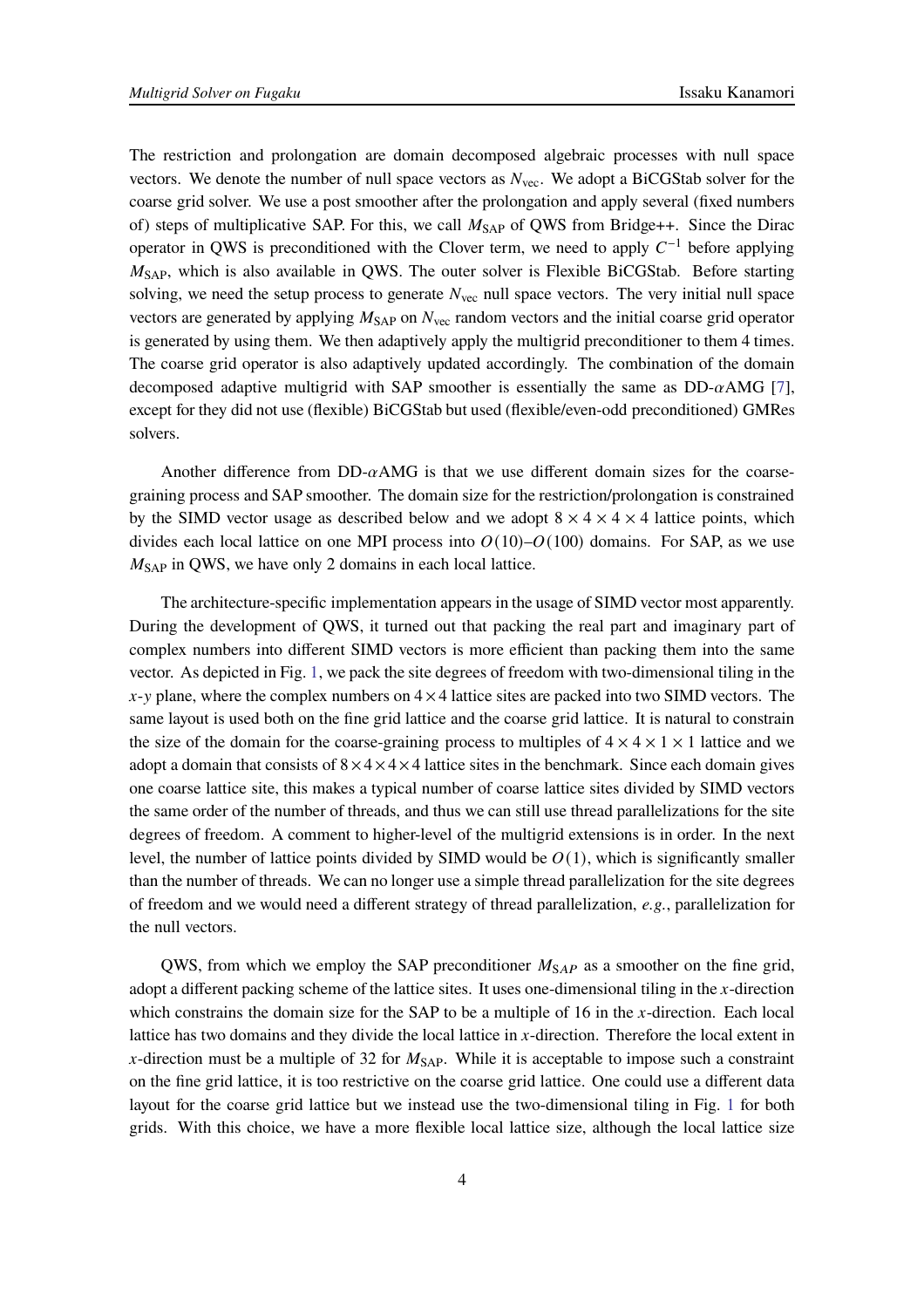<span id="page-4-1"></span>

Figure 1: SIMD data layout. We use the same layout for both fine and coarse grid systems.

we can combine with QWS is still restricted<sup>[1](#page-4-2)</sup>. To bridge the data layouts between, suitable layout conversions are inserted before and after the smoother.

We use MPI persistent communication with Fujitsu extension for the neighboring communications, except for those in  $M_{\text{SAP}}$  which directly calls uTofu API as stated in the previous section. The Fujitsu extension internally utilizes the assistant cores to accelerate the communication and helps to overlap between communication and computation. We do not have to call MPI\_Test that some systems may require to trigger the communication in the background nor devote one thread for calling MPI\_Wait during the overlapped computation. Therefore all the computational cores fully work for the computation during the communication.

#### <span id="page-4-0"></span>**4. Performance**

For benchmarking our implementation, we examine 3 configurations from the following sets (1 configuration from each):

- A:  $32<sup>3</sup> \times 64$  lattice with 156 MeV pion [\[9](#page-7-8)].
- B:  $64^3 \times 64$  lattice with 512 MeV pion [\[10\]](#page-7-9).
- C:  $96<sup>3</sup> \times 96$  lattice with 145 MeV pion [\[11\]](#page-7-10).

As a reference implementation, we use a solver in LDDHMC [\[9\]](#page-7-8) tuned for Fugaku. The tuned version is a reimplementation of QWS in domain decomposed HMC but employs different axis ordering from QWS, the *t*-direction loop is innermost and SIMDzed. In measuring the performance, we allocate 1 MPI process per CMG, *i.e.*, 4 MPI processes per node. The compiler is the Fujitsu compiler with version 4.5.0. We use the clang mode of the compiler for the multigrid solver and the trad mode for LDDHMC.

Figure [2](#page-5-1) shows the elapsed time to solve 1 equation (left panel) and 12 equations on the same configuration (right panel). For the multigrid solvers, we examine two different numbers of null space vectors,  $N_{\text{vec}} = 16$  and 32. In the figure, the setup time, which is necessary to prepare the null space vectors and called only once for each configuration, is also piled as a light color box to each elapsed time of the multigrid solver. LDDHMC is always the fastest to solve one equation

<span id="page-4-2"></span><sup>1</sup>Although the efficiency is lower, a SAP preconditioner without QWS is also available in Bridge++ and can be combined with the multigrid solver [\[6](#page-7-5)].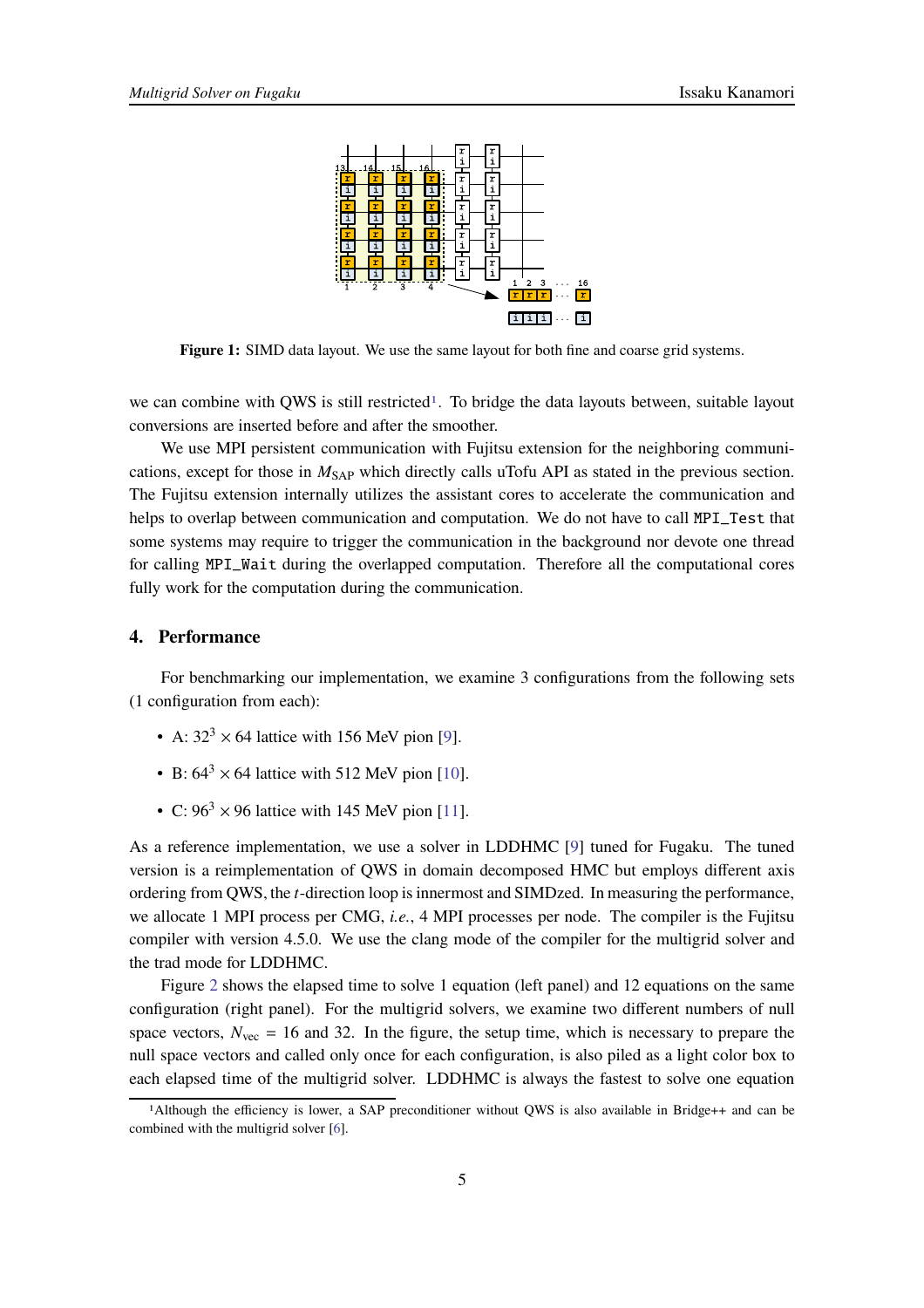<span id="page-5-1"></span>

**Figure 2:** Elapsed time to solve the linear equation for one source vector (left panel) and twelve source vectors (right panel). MG16 and MG32 denote the multigrid solvers with  $N_{\text{vec}} = 16$  and 32, respectively. MG32 for Set B on 16 nodes did not run because the memory size needed exceeds the available memory size.

because of the large overhead of the multigrid solver due to the setup process to generate null space vectors. On the other hand, if we need to solve more equations with the same configuration, which often happens in the measurements, the overhead can be compensated by a shorter elapsed time in solving with the multigrid solver. Especially for the set C whose quark mass is the lightest among the three sets, the time to solve 12 equations with multigrid solver ( $N_{\text{vec}} = 16$ ) including the setup overhead is less than half the timing of LDDHMC. On the other hand, for Set B, which corresponds to a rather heavy quark mass, the "solve" of the multigrid solver is slower than LDDHMC so the overhead cannot be compensated.

The fraction of each component of the solving is shown in the left panel of Fig. [3.](#page-6-0) It is natural to observe that having a larger number of null space vectors results in spending more time in the coarse grid solver. Within the test cases, there is a tendency that spending more time in the smoother gives shorter elapsed time to solve the equation. This is because the smoother from QWS is very efficient. The performance of individual ingredients per node for set C with  $N_{\text{vec}} = 16$  on 216 nodes are the following: 790 GFlops for the smoother, 91 GFlops for the coarse grid solver, 82 GFlops for the restriction, and 125 GFlops for the prolongation. Note that the theoretical peak performance is 6,144 GFlops/node in single precision.

The right panel in Fig. [3](#page-6-0) is a strong scaling plot of the solving and each part, for set C with the  $N_{\text{vec}} = 16$  case. It is not a perfect scaling but a reasonably good scaling: as the number of nodes increases by 2.25 times, the elapsed time reduces from 39.20 seconds to 20.56 seconds. This corresponds to 86% in the parallelization efficiency. The scaling of the prolongation and restriction (P/R) is almost perfect. The breaking of scaling mainly comes from the coarse solver and the smoother.

#### <span id="page-5-0"></span>**5. Summary and Outlooks**

We implemented a multigrid solver for the Clover fermion on supercomputer Fugaku. The code is implemented in the framework of Bridge++ incorporating a preconditioner from QWS, which is an outcome of the co-design activity for Fugaku. Our implementation, therefore, provides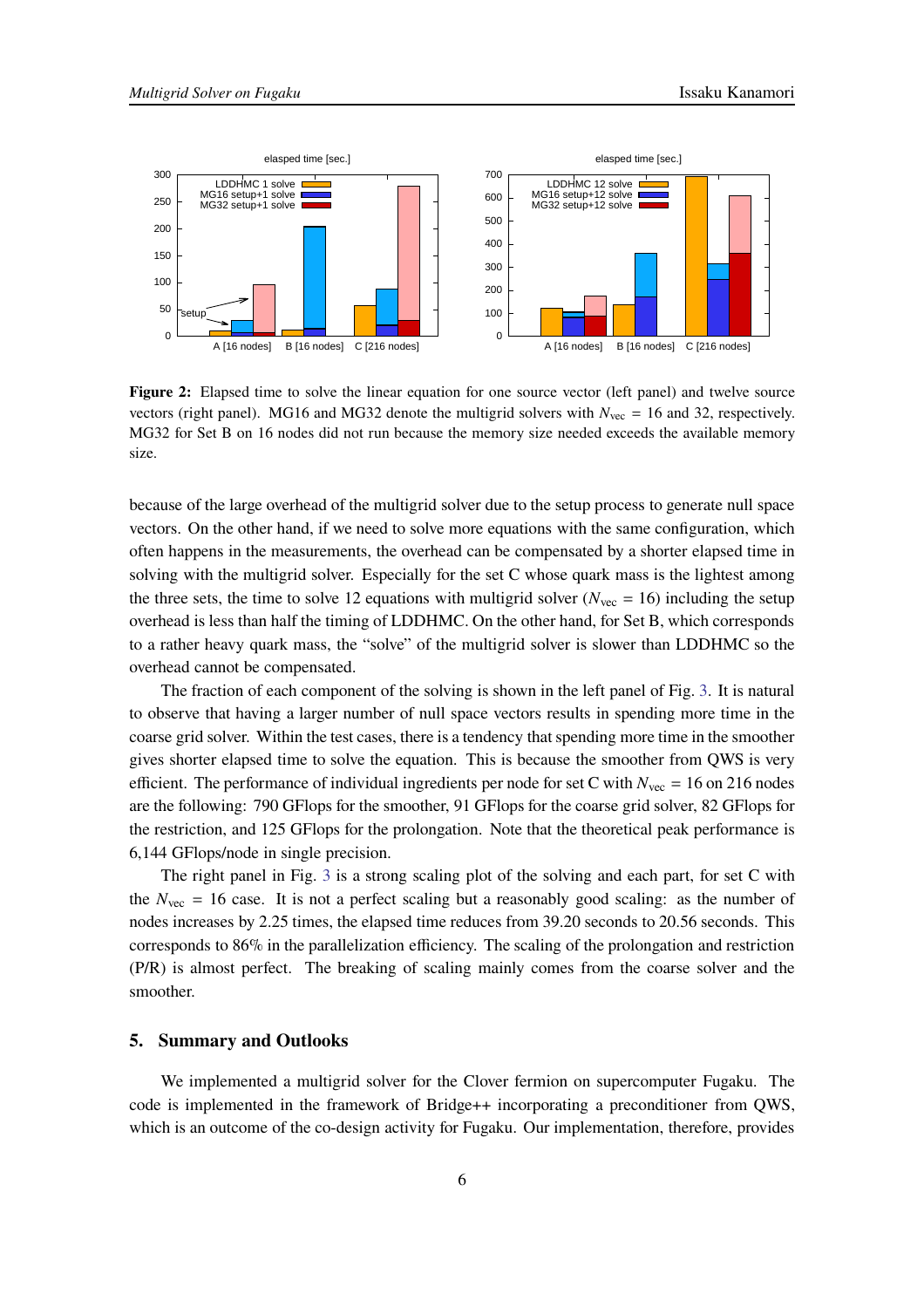<span id="page-6-0"></span>

**Figure 3:** Left panel: fraction of elapsed time for each component of the multigrid solver. For each configuration, the elapsed time is normalized by the solving time without the setup with the  $N_{\text{vec}} = 16$  case (MG16). The result of MG32 for set B is missing because the required memory size exceeds the available system memory size. Right panel: strong scaling of the multigrid solver with  $N_{\text{vec}} = 16$  with set C. P/R stands for the prolongation and restriction.

an example of making an efficient use of QWS. We adopted a data layout specific to the A64FX processor. To use a SAP preconditioner from QWS, the domain size for the SPA preconditioner is different from the domain size for the coarse-graining process to make a coarse grid lattice. For light enough quarks, the multigrid solver showed a shorter elapsed time to solve one equation than a solver from LDDHMC, a reimplementation of QWS. The overhead to prepare the null space vectors is not negligible so that the current implementation is not suitable to solely solve a single equation. If we need to solve several equations on the same gauge configuration, the multigrid solver becomes more efficient in the total computational cost. The performance largely owes to the high efficiency of the QWS. The strong scaling is reasonably good.

For further improvement, we are planning to update the coarse solver and the setup process. Although the current two-level multigrid is practically enough, it would be interesting to investigate possible implementations for higher-level multigrid preconditioners. The code will be available in the forthcoming release of Bridge++.

#### **Acknowledgments**

We thank LQCD co-design team in flagship 2020 project Bridge++ project members and. The configurations are from Japan Lattice Data Grid [\[12](#page-7-11)]. The numerical simulation and code development were performed on the supercomputer Fugaku at RIKEN Center for Computational Science and 'Flow' at Information Technology Center, Nagoya University. This work is supported by JSPS KAKENHI (JP19K03837,JP20K03961), the MEXT as 'Program for Promoting Researches on the Supercomputer Fugaku' (Simulation for basic science: from fundamental laws of particles to creation of nuclei) and 'Priority Issue 9 to be Tackled by Using the Post-K Computer' (Elucidation of the Fundamental Laws and Evolution of the Universe), and Joint Institute for Computational Fundamental Science (JICFuS).